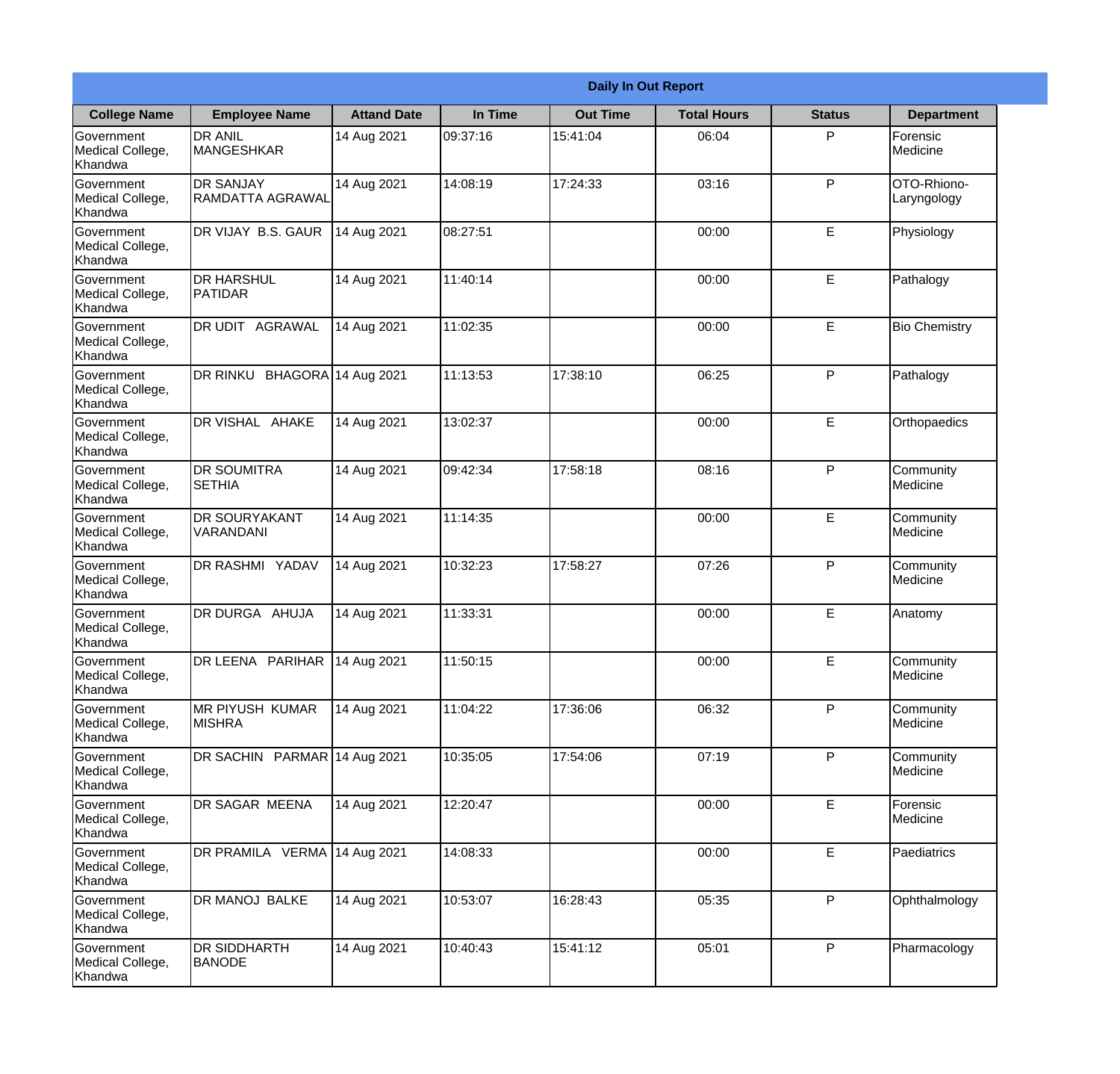| <b>Designation</b>                  | <b>Category</b>      |
|-------------------------------------|----------------------|
| <b>Assistant Professor</b>          | Para Clinical        |
| Professor                           | Clinical             |
| Associate Professor Non Clinical    |                      |
| <b>Assistant Professor</b>          | Para Clinical        |
| Associate Professor Non Clinical    |                      |
| <b>Assistant Professor</b>          | Para Clinical        |
| <b>Assistant Professor</b>          | <b>Clinical</b>      |
| Assistant Professor   Para Clinical |                      |
| Demonstrator/Tutor   Para Clinical  |                      |
| <b>Assistant Professor</b>          | Para Clinical        |
| Demonstrator/Tutor                  | Non Clinical         |
| Assistant Professor   Para Clinical |                      |
| Statistician                        | Para Clinical        |
| <b>Assistant Professor</b>          | <b>Para Clinical</b> |
| Demonstrator/Tutor                  | Para Clinical        |
| Professor                           | Clinical             |
| <b>Assistant Professor</b>          | <b>Clinical</b>      |
| Associate Professor Para Clinical   |                      |

## **Daily In Out Report**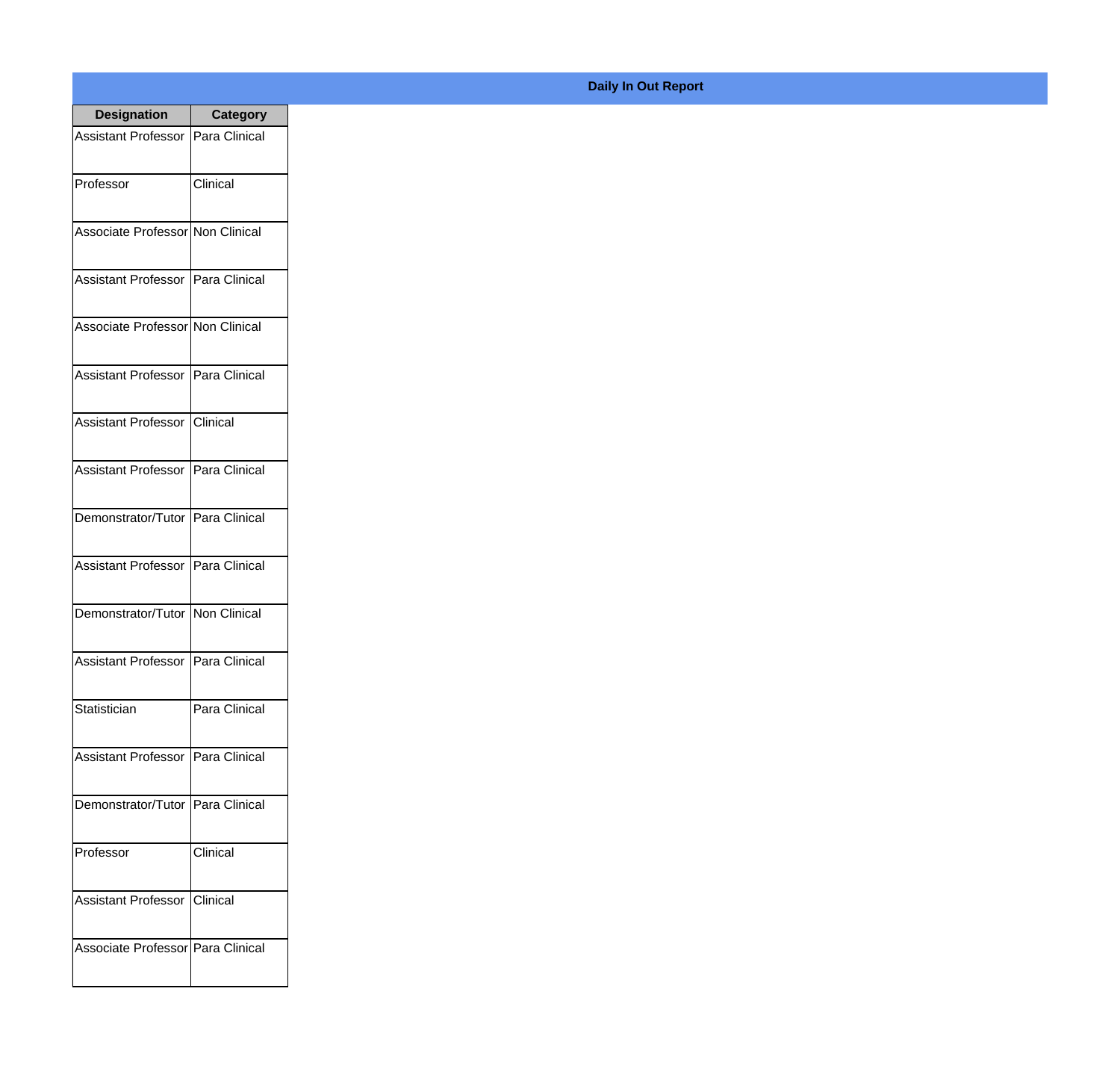|                                                  |                                           |             |          |          | <b>Daily In Out Report</b> |   |                             |
|--------------------------------------------------|-------------------------------------------|-------------|----------|----------|----------------------------|---|-----------------------------|
| Government<br>Medical College,<br>Khandwa        | <b>DR CHANDNI</b><br>KAROLE               | 14 Aug 2021 | 10:53:00 | 16:27:01 | 05:34                      | P | Ophthalmology               |
| <b>Government</b><br>Medical College,<br>Khandwa | <b>DR PRIYA KAPOOR</b><br><b>KAPOOR</b>   | 14 Aug 2021 | 10:10:41 |          | 00:00                      | E | Pathalogy                   |
| <b>Government</b><br>Medical College,<br>Khandwa | <b>DR NISHA</b><br><b>KAITHWAS</b>        | 14 Aug 2021 | 10:15:17 | 13:35:14 | 03:20                      | P | Psychiatry                  |
| <b>Government</b><br>Medical College,<br>Khandwa | <b>DR RAJU</b>                            | 14 Aug 2021 | 09:40:38 |          | 00:00                      | E | Forensic<br>Medicine        |
| <b>Government</b><br>Medical College,<br>Khandwa | <b>DR SITARAM</b><br><b>SOLANKI</b>       | 14 Aug 2021 | 10:38:39 |          | 00:00                      | E | Forensic<br>Medicine        |
| Government<br>Medical College,<br>Khandwa        | <b>DR RANJEET</b><br><b>BADOLE</b>        | 14 Aug 2021 | 10:22:22 |          | 00:00                      | E | <b>General Medicine</b>     |
| Government<br>Medical College,<br>Khandwa        | <b>DR ASHOK</b><br><b>BHAUSAHEB NAJAN</b> | 14 Aug 2021 | 09:57:52 |          | 00:00                      | E | Forensic<br>Medicine        |
| Government<br>Medical College,<br>Khandwa        | DR PRIYESH<br><b>MARSKOLE</b>             | 14 Aug 2021 | 12:05:35 | 17:38:22 | 05:33                      | P | Community<br>Medicine       |
| <b>Government</b><br>Medical College,<br>Khandwa | DR SANGEETA<br><b>CHINCHOLE</b>           | 14 Aug 2021 | 10:50:54 |          | 00:00                      | E | Physiology                  |
| <b>Government</b><br>Medical College,<br>Khandwa | DR SUNIL BAJOLIYA                         | 14 Aug 2021 | 10:09:49 |          | 00:00                      | E | OTO-Rhiono-<br>Laryngology  |
| Government<br>Medical College,<br>Khandwa        | DR NISHA MANDLOI<br><b>PANWAR</b>         | 14 Aug 2021 | 09:47:06 | 16:21:45 | 06:34                      | P | Obstetrics &<br>Gynaecology |
| Government<br>Medical College,<br>Khandwa        | DR NANDINI<br><b>DIXIT</b>                | 14 Aug 2021 | 11:41:33 |          | 00:00                      | E | Paediatrics                 |
| Government<br>Medical College,<br>Khandwa        | <b>DR SATISH</b><br><b>CHANDEL</b>        | 14 Aug 2021 | 11:14:26 |          | 00:00                      | E | Pharmacology                |
| Government<br>Medical College,<br>Khandwa        | <b>DR JITENDRA</b><br><b>AHIRWAR</b>      | 14 Aug 2021 | 10:39:49 | 19:09:34 | 08:30                      | P | Pathalogy                   |
| Government<br>Medical College,<br>Khandwa        | <b>DR MUKTESHWARI</b><br><b>GUPTA</b>     | 14 Aug 2021 | 11:21:13 | 18:49:43 | 07:28                      | P | Pharmacology                |
| Government<br>Medical College,<br>Khandwa        | DR PURTI AGARWAL<br>SAINI                 | 14 Aug 2021 | 10:19:58 |          | 00:00                      | E | Pathalogy                   |
| Government<br>Medical College,<br>Khandwa        | DR YASHPAL RAY                            | 14 Aug 2021 | 11:15:31 |          | 00:00                      | E | Anatomy                     |